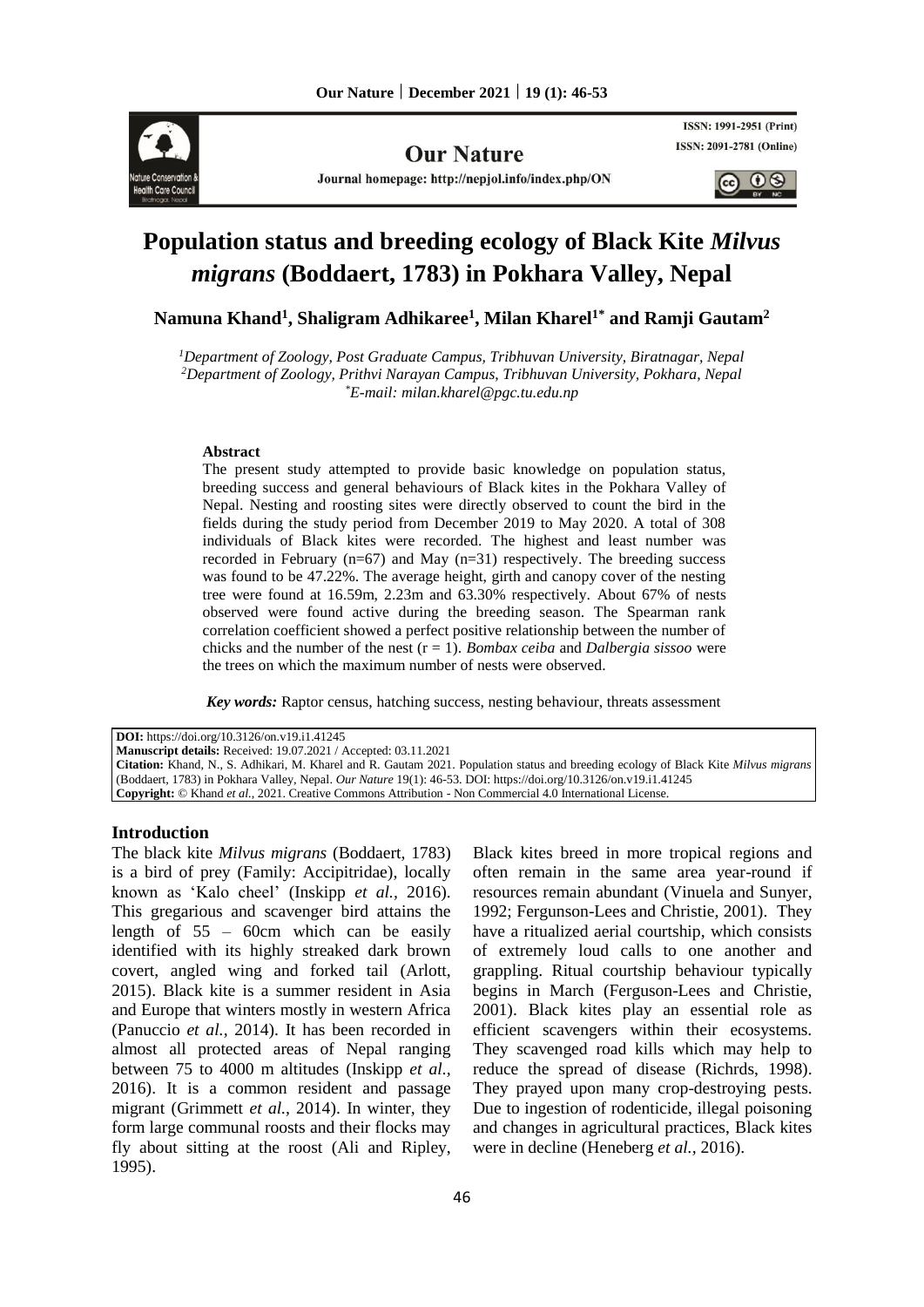Kumar *et al.* (2014) recorded the world's highest population density of Black kites in Delhi (India) which has declined since 1960. Sharma and Soni (2018) reported that the winter season adversely affects the population of Black kites in the study area because of the non-availability of preferential food in Rajasthan, India. BCN (2016) performed an urban bird survey using the line transect method found 89 kites in winter whereas 79 in the summer season.

Altitudinal migration of raptors consists of relatively short distance seasonal movements between high altitude breeding sites and lower altitude overwintering areas (Juhant and Bildstein, 2017). Literák *et al.* (2017) found that *M. migrans* breed in the western Palearctic and Central Asia. Sharma and Soni (2017) studied the feeding behaviour of Black kites in different microhabitats and recorded the seven variables viz. standing on the ground, snatching, hovering, perch hunting, gliding and hovering, intraspecific and interspecific cleptoparasitism. Mazumdar *et al.* (2017a) found Black kites showing preroosting displays as response variables highest in summer (during the monsoon) and lowest in

## **Materials and methods**

#### *Study area*

The present study was carried out in Pokhara valley (28°12'30" N, 83°59'20" E), Kaski district of Nepal. Forests cover about 44.6% of the total area of the district. Pokhara is one of the metropolitan cities in Nepal, which serves as the

#### *Climate*

The Pokhara valley has a warm and temperate climate with an average annual temperature of 18.3 °C. The highest and lowest average of 23.1°C in June and 11.0°C in January respectively. The rainfall here is around 4851mm per year (Climate Data, 2021).

#### *Flora and fauna*

The dominant trees are Cotton tree (*Bombax ceiba*), Cutch (*Acacia catechu)*, Indian rosewood (*Dalbergia sissoo),* Needlewood (*Schima wallichii)*, Indian chestnut (*Castanopsis indica)*, Mango (*Mangifera indica)*, Burflower-tree (*[Neolamarckia](https://en.wikipedia.org/wiki/Neolamarckia) cadmba)*, Banyan (*Ficus benghalensis)*, Sacred fig (*Ficus religiosa)* and Sal (*Shorea robusta)* which provide roosting and

winter. Mazumdar *et al.* (2017b) studied nests of Black kites  $(n = 3)$  in Kolkata, to get quantitative data on the nest-building materials used by the Black kites. Kharel (2018) reported six species of birds to belong to the family Accipitridae including Black kite from Betana wetland, Morang, east Nepal. Llorente-Llurba (2019) showed a positive relationship between the rodent's percentage in the diet and breeding success. Black kites tend to re-use old nests where possible; likewise, Asian Woolly-necked storks normally re-use nests in successive breeding years, which limits the opportunities for Black kites to take over their nests (Ghimire *et al.,* 2020).

Since the data on population status and hatching success of Black kite in Pokhara valley is lacking, the present study aimed to estimate population, know the breeding success, identify the nesting trees, access the major threats to Black kites which might be helpful to protect the habitat of the species and assist in their conservation.

capital of Gandaki province. It lies at an average elevation of 822m, covering an area of 464.24 km<sup>2</sup> (Metropolitan, 2021). The study area was divided randomly into nine blocks, *viz*., Industrial area (Audhyogik Chhetra), Bhadrakali, Gumba, Bagar, Batulechaur, Lamachaur, Parsyang, Airport and Birauta (Fig. 1).



**Figure 1.** Map of study area showing sampling blocks.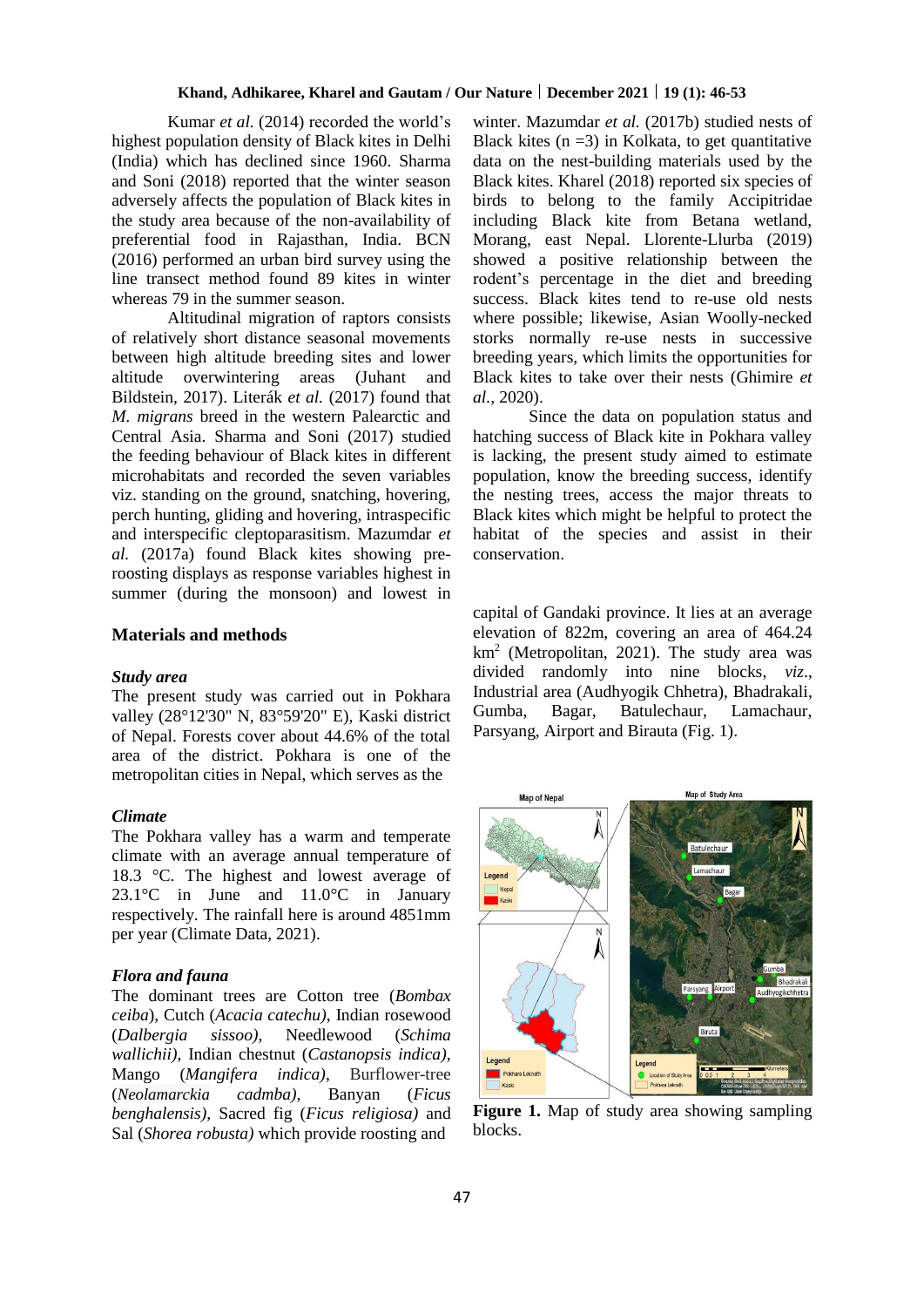nesting habitat for Black kite. The Pokhara valley is rich in avifauna like Asian koel *(Eudynamys scolopaceus*), Kalij pheasant (Lophura leucomelanos), Spangled drongo

(*Dicrurus hottentottus*), Spotted owlet (*Athene brama*), Brown fish owl (*Ketupa zeylonensis*), etc. along with mammalian fauna such as Jungle cat (*Felis chaus*), Leopard (*Panthera pardus*), Rhesus macaque (*Macaca mulatta*), etc.

#### *Population count*

Black kites roosting in the trees were directly observed within 50m on both sides of the road following the line transect method early in the morning (6:00 to 10:00 am) and evening (4:00 to 6:30 pm) in each visit from the Industrial area (Audhyogik Chhetra) and ended at Birauta. The population were counted in different situations roosting count, soaring count and nesting count. The species was identified following the field guide books (Inskipp and Inskipp, 1985; Ali *et al*., 1995; Grewal *et al.,* 2002; Grimmett *et al.,* 2014; Arlott, 2015).

#### *Nest count*

Black kite generally breeds from March to May/June. Breeding activities start from preparing nest and egg-laying (March), the incubation period (April), and the nesting period (March/June). The nest count and data on nesting trees were collected from December 2019 to May 2020. The occupied nests were identified and their geographical coordinates recorded with a Garmin eTrex 10 handheld GPS navigator. The DBH (Diameter at Breast Height) was measured

with the help of measuring tape at 1.5m above ground of each nesting tree. Canopy cover (%) of nesting trees were measured with the help of a Spherical crown densiometer covering four cardinal directions of the nesting trees i.e., east, west, north and south. The measurements were then averaged and expressed as per cent canopy cover. The height of the trees (m) was measured using Abney's level.

#### *Threats assessment*

Threats on Black kites were identified through rapid assessment and questionnaire.

## *Data analysis*

The data collected were analyzed using Microsoft Excel 10 and R Software (2019). The important data were presented in graphical forms (curves and bar diagrams) to depict population ecology.

### **Results**

#### *Population status*

A total of 308 individuals of Black kites were observed between December 2019 to May 2020 in nine sampling blocks of Pokhara valley with an average population of 52. The confidence limit of the population was found 39 to 65. The average monthly population recorded was 57, 64, 67, 57, 32 and 31 in December, January, February, March, April and May respectively. The highest and least population recorded was 67 in February and 31 in May respectively (Fig. 2).



**Figure 2.** Monthly average population of Black kites.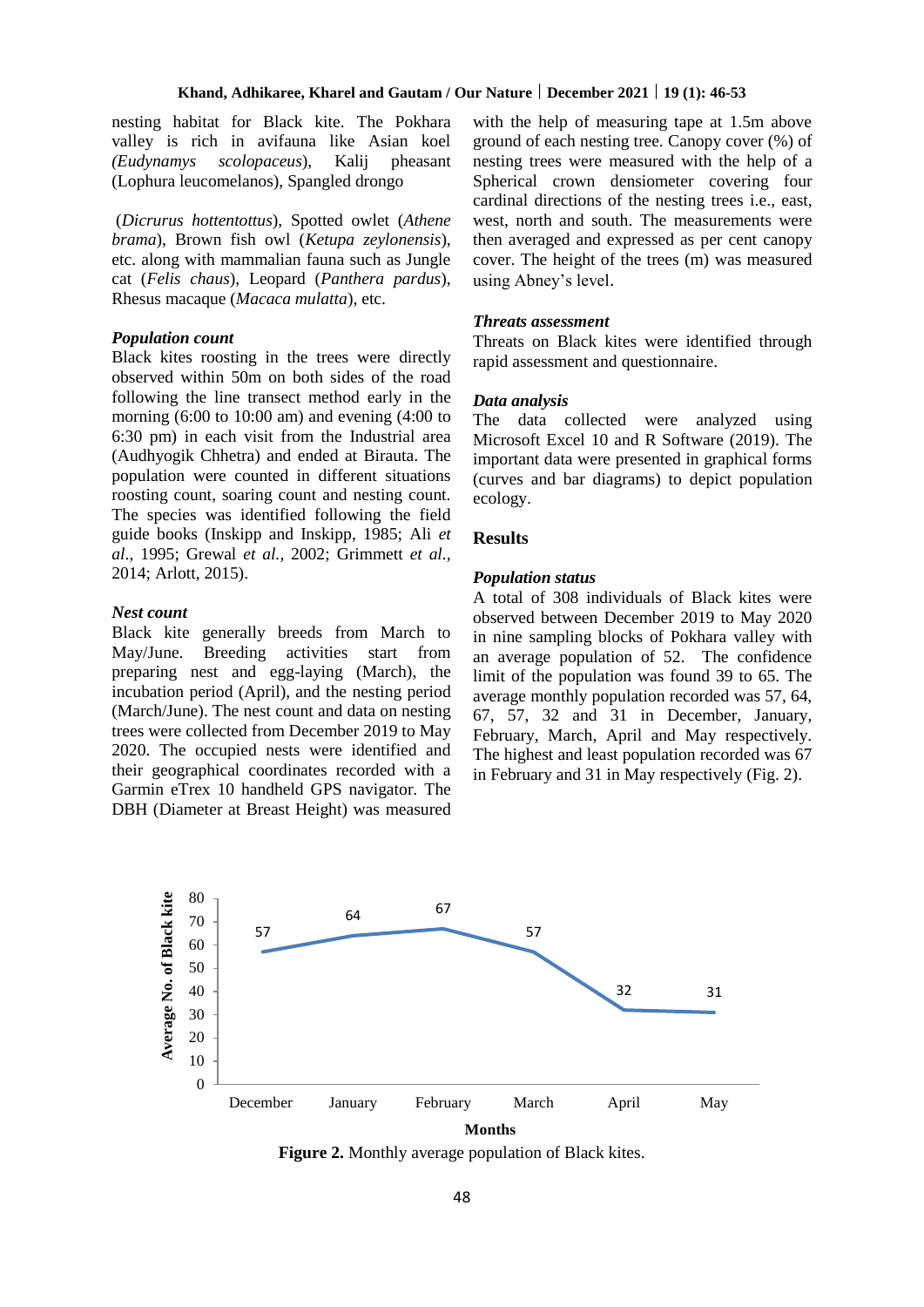

**Figure 3**. Block-wise sightings of Black kites in Pokhara valley.

The maximum and minimum individuals of Black kites were recorded in Batulechaur and Pokhara airport respectively (Fig. 3). Similarly,

most of the individuals of Black kites were recorded in February and the least number was recorded in May (Fig. 4).



**Figure 4.** Month-wise total sightings of black kites in Pokhara valley.

## *Morning activity*

Black kites flew early at 6:00 am in search of food often near the pig farm where they can easily get food and water. Some individuals were found roosting on branches of trees, others were soaring and chasing crows for food in the fields.

#### *Noon activity*

They roost in a branch of *Bombax ceiba* from around 12:00 to 1:00 pm. After 2 hr of roosting, they started soaring again.

#### *Evening activity*

Feeding activities were increased at about late afternoon. After 4 pm, birds walked slowly (bipedal) in the paddy field in search of prey. They flew at about 6:30 pm for roosting at night.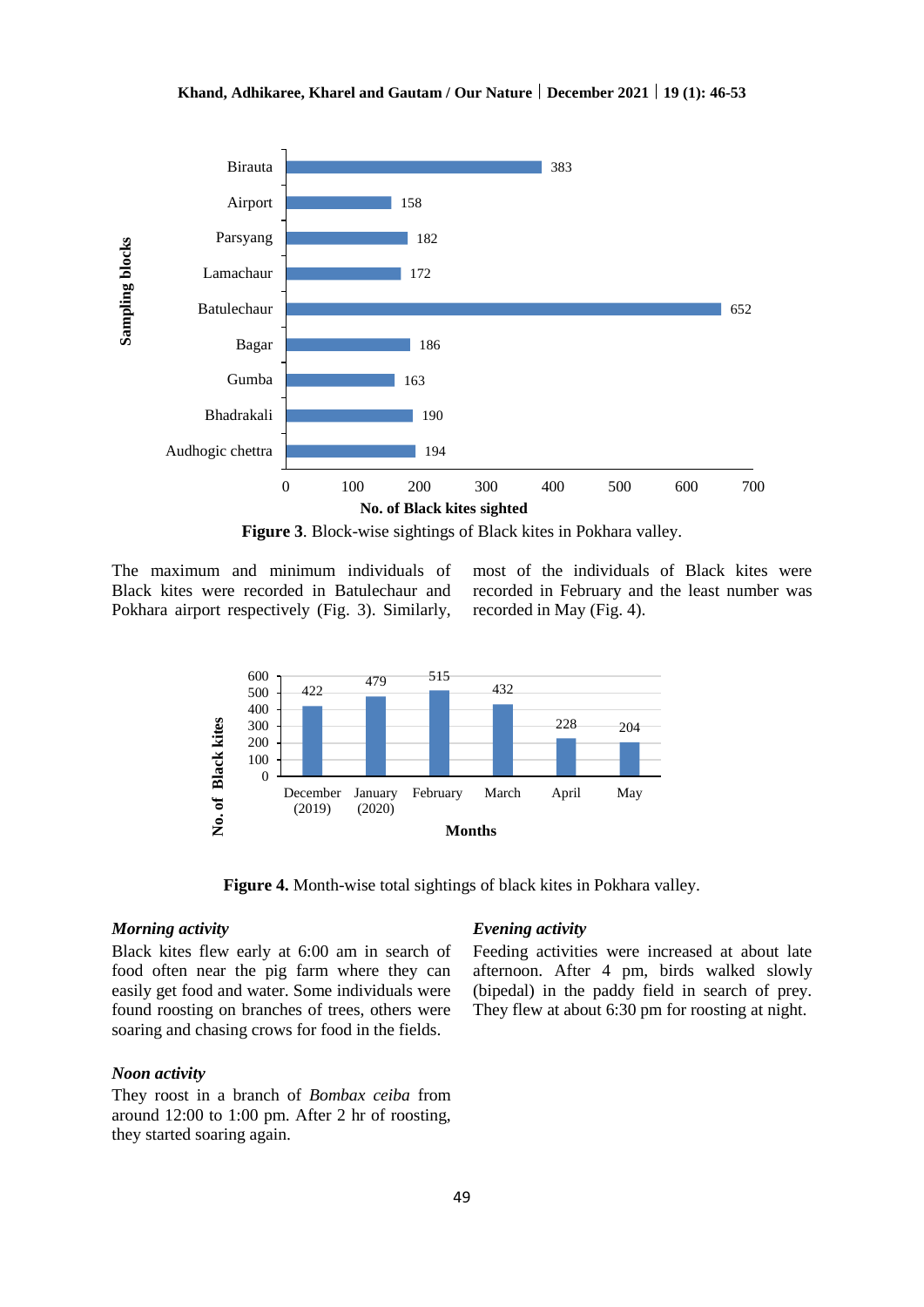

**Figure 5**. Number of chicks in the nesting trees.

#### *Nesting*

A total of 12 nests were observed during the breeding season 2019/2020 (Table 1). Regular nest maintenance by the bird was observed as growing chicks need more space. Black kites were observed making a single nest in a single tree and preferred to reuse the same old nest which was bigger and made on the tall *Bombax ceiba*. The highest number of nests was found in *Dalbergia sissoo* and *Bombax ceiba*. The highest, lowest and average nest height of Black kite was found 24.20m, 10.00m 16.59m from the ground respectively with an average canopy of 63.30%. The average girth of nesting trees was found to be 2.23m. The nests were made in the eight species of trees (Fig. 5). The Spearman rank correlation coefficient showed that there

was a perfect positive relationship in-between the number of chicks and the number of nests  $(r = 1)$ . The breeding success of Black kite was found 47.22% in the Pokhara valley. The breeding failure was caused by the felling of the nesting trees, shortage of food, competition with other bird species often with Large-billed crows (*Corvus macrorhynchos*). Pinus (*Pinus roxburghii*) Sissoo (*Dalbergia sissoo*), Peepal (*Ficus relgiosa*), Cotton tree (*Bombyx ceiba*), Needle woo (Schima wallichii), Michelia (*Magnolia champaca*), Fragrant Bay tree (*Machilus odoratissima).* There was no significant relationship between the number of nests with DBH, canopy cover and height of the tree (Table 2).

**Table 1.** Nesting trees, occupied nests and number of chicks of Black kite.

| Sampling<br>blocks | Lat. $(N)$           | Lon. $(E)$           | Alt.<br>(m) | Nesting tree species |        |                     |        |                       |          |                      |                 |
|--------------------|----------------------|----------------------|-------------|----------------------|--------|---------------------|--------|-----------------------|----------|----------------------|-----------------|
|                    |                      |                      |             |                      |        | Pinus Sissoo Peepal | tree   | Cotton Needle<br>wood | Michelia | Fragrant<br>Bay tree | Total<br>chicks |
| Audhyogik          | 28°12'10.4"          | 84°00'20"            | 825         | $^{+}$               | $^{+}$ | 1(2)                | $^{+}$ | $^{+}$                | $^{+}$   | $^{+}$               | 1(2)            |
| <b>Bhadrakali</b>  | 28°12'53.4"          | $84^{\circ}00'27.5"$ | 882         | $^{+}$               | $^{+}$ | $^{+}$              | 1(2)   | $^{+}$                | $^{+}$   | $^{+}$               | 1(2)            |
| Gumba              | 28°13'20.8"          | 83°59'37.9"          | 866         | $+$                  | $^{+}$ | $^{+}$              | $^{+}$ | 1(2)                  | $^{+}$   | $^{+}$               | 1(2)            |
| Bagar              | 28°14'37.5"          | 33°56'10.1"          | 919         | $^{+}$               | 1(0)   | $^{+}$              | 1(2)   | $^{+}$                | $^{+}$   | $^{+}$               | 2(2)            |
| <b>Batulechaur</b> | 28°15'11.2"          | 83°59'7.5"           | 943         | $+$                  | $^{+}$ | $^{+}$              | $^{+}$ | $^{+}$                | 1(2)     | $^{+}$               | 1(2)            |
| Lamachaur          | 28°26'13.1"          | 83°97'21"            | 945         | $+$                  | $+$    | $^{+}$              | $^{+}$ | $^{+}$                | $^{+}$   | 1(0)                 | 1(0)            |
| Parsyang           | $28^{\circ}13'41.1"$ | $83^{\circ}58'54.0"$ | 890         | 1(2)                 | 1(0)   | $+$                 | 1(0)   | $+$                   | $^{+}$   | $^{+}$               | 3(2)            |
| Airport            | $28^{\circ}12'04.9"$ | 83°58'48.1"          | 822         | 1(2)                 | $^{+}$ | $^{+}$              | $^{+}$ | $^{+}$                | $^{+}$   | $^{+}$               | 1(2)            |
| <b>Birauta</b>     | 28°10'45.9"          | 83°58'52.8"          | 765         | $^{+}$               | 1(3)   | $^{+}$              | $^{+}$ | $^{+}$                | $^{+}$   | $^{+}$               | 1(3)            |
| Total              |                      |                      |             | 2(4)                 | 3(3)   | 1(2)                | 3(4)   | 1(2)                  | 1(2)     | 1(0)                 | 12(17)          |

+ tree occupied by the bird but no nest, number outside parenthesis indicates the number of the nest, number in parenthesis () indicates the number of chicks.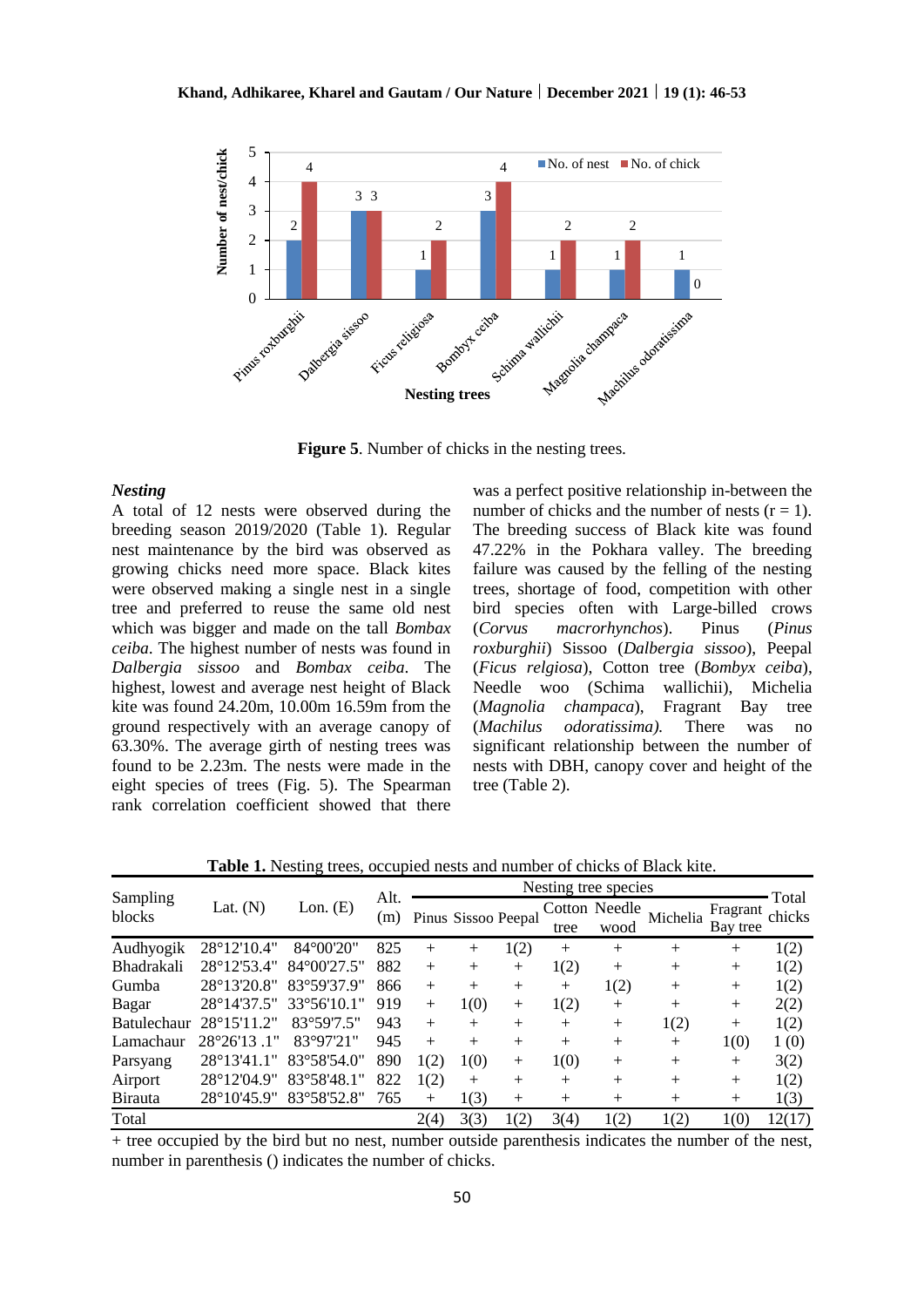|           | NN                | NC.        | DBH        | CC       | TH      |
|-----------|-------------------|------------|------------|----------|---------|
| <b>NN</b> |                   |            |            |          |         |
| NC.       | $\Omega$          |            | 0.16667    | 0.27778  | 0.16667 |
| DBH 0     |                   | $-0.63901$ |            | 0.096798 | 0.33626 |
| CC.       | $\mathbf{\Omega}$ | $-0.45644$ | 0.58333    |          | 0.88009 |
| TH        | 0                 | 0.54772    | $-0.36667$ | 0.05     |         |

**Table 2**. The coefficient of correlation of different variables of nesting trees.

 $(NN =$  Number of nests, NC = Number of chicks, DBH = Diameter at Breast Height, CC = Canopy cover,  $TH = Tree Height)$ .

#### **Discussion**

The present study revealed that Black kite is distributed throughout the valley and distribution is influenced by food availability and nesting site. Among nine sampling blocks, 'Batulechaur' was found the most suitable place for Black kite as the block had the highest number of birds. It might be due to the availability of food, water and roosting trees. Mukundan *et al.* (2014) reported that raptors were decreasing, due to serious aircraft strikes in India and aerodromes were considered as potential sites for the mass death of Black kites. But, we did not record the death of any Black kite due to airstrikes. We found the Black kites roosting on large and mature trees but the population has decreased in Pokhara valley. The present findings coincided with Sergio *et al*. (2003) who found a similar result that Black kites built a nest and roosted on more mature trees far from paths, villages and rugged steep microsites in Italian pre-Alps. Further, he reported the effects of climates on population variation. However, the effects of climates on the Black kite population was not carried out during the present study. Ferguson-Lees and Christie (2001) reported that poisoned carcass and water pollution seems to main causes of the decline in the population of the Black kite in Europe and parts of Asia. Such conditions were not found in the present study.

#### *Breeding success*

The breeding success of Black kite was found 47.22% in Pokhara valley. A similar result was found by Vinuela and Sunyer (1992) in the study of 182 nest sites of the Black kite in two areas of south and central Spain. They found that orientations toward the east were preferred. The data suggest that rainfall and prevailing winds were the main factors conditioning nest orientation. Sergio and Boto (1999) found the

low success were unclear, but may have been related to low food availability or water pollution and consequent pesticide contamination in Italy. They found the mean clutch size was 2.29 eggs  $(n = 42)$  in Italy which was quite higher than our findings we have recorded an average clutch size of 1.88. Sergio *et al.* (2003) found that tree-nests were located in the most mature tree in the stand. Human disturbance limited foraging and breeding performance. Kumar *et al.* (2014) believed that the density of Black kites in Delhi, India, may represent the highest concentration of a raptor recorded in the world and has not declined since the 1960s.

The population of Black kites was found comparatively high during the pre-breeding season compared to the post-breeding season in Pokhara valley. Altogether 12 nests were recorded on seven different tree species. Of which, eight nests were active, having eggs and chicks. Mortality was nil, it might be due to the availability of sufficient food.

#### *Threats*

Previous data on the population status of Black kites were not available. Based on the present census, it was found that the population of the kite was comparatively less as compared to two decades ago. The number of Black kites found gradually declined mainly due to anthropogenic activities like felling down nesting trees especially Fragrant Bay (*Machilus odoratissima)* to construct their houses and to clear the site for road construction. For the conservation of Black kites from the study area, awareness programmes should be launched among local farmers. The importance of nesting trees, impacts of poisoned carcasses, effects of excessive use of chemical fertilizers, pesticides on raptors should be emphasized.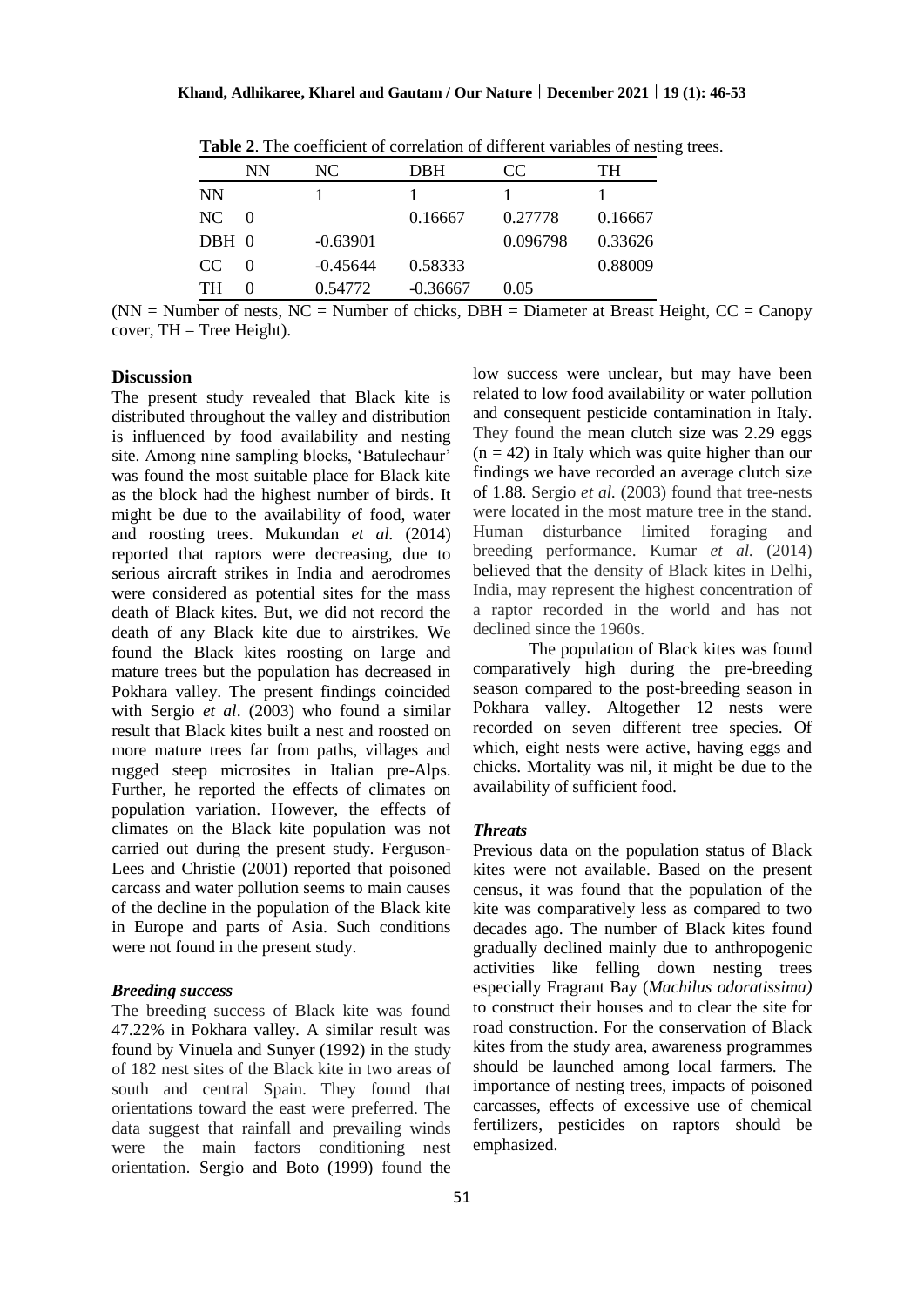#### **Acknowledgements**

We would like to express our sincere gratefulness to Prof. Dr. Damodar Thapa Chhetry, Head, Department of Zoology, Post Graduate Campus for moral support and encouragement. We are sincerely grateful to Mr. Jay Narayan Shrestha, Assistant Campus Chief, Post Graduate Campus, Biratnagar for his valuable suggestions. We are grateful to Dr. Bharat Raj Subba, Associate Professor for his inspiration and valuable comments. We acknowledge Prof. Dr. Chandra Bahadur Thapa, Ex-Campus Chief, Prithivi Narayan Campus, Pokhara for his continuous guidance, support and inspiration.

## **References**

- Ali, S., Ripley, S. D. and Dick, J. H. 1995. *A pictorial guide to the Birds of the Indian Subcontinent*. Oxford University Press. 274p.
- Arlott, N. 2015. *Collins field guide Birds of India, Pakistan, Nepal, Bhutan, Bangladesh and Sri Lanka* (eBook edit). William Collins, An imprints of Harper Collins Publishers, London Bridge Street. 400p.
- BCN 2016. *Annual report on urban bird monitoring program in Kathmandu valley, Nepal*. [www.birdlifenepal.org](http://www.birdlifenepal.org/)
- Climate Data 2021. *Climate Pokhara Nepal*. Climate Data.Org. [https://en.climate](https://en.climate-data.org/asia/nepal/western-development-region/pokhara-613/)[data.org/asia/nepal/western-development](https://en.climate-data.org/asia/nepal/western-development-region/pokhara-613/)[region/pokhara-613/](https://en.climate-data.org/asia/nepal/western-development-region/pokhara-613/)
- Ferguson-Lees, J. and Christie, D. A. 2001. *Raptors of the world*. Christopher Helm Publishers, Ltd, 36 Soho Square, London. 993p.
- Ghimire, P., Pandey, N., Belbase, B., Ghimire, R., Khanal, C., Bist, B. S. and Bhusal, K. P. 2020. If you go, I'll stay: nest use interaction between Asian Woollyneck *Ciconia episcopus* and Black kite *Milvus migrans* in Nepal. *BirdingASIA*, *33***(9):** 103–105.
- Grewal, B., Harvey, B. and Pfister, O. 2002. *A photographic guide to the birds of India and the Indian subcontinent including Pakistan, Nepal, Bhuan, Bangladesh, Sri Lanka and Maldives*. Periplus Editions (HK) Ltd. 1853p.
- Grimmett, R., Inskipp, C. and Inskipp, T. 2014. *Helm Field Guide Birds of the Indian Subcontinent*. Christopher Helm, an imprint

of Bloomsbury Publishing PPlc, 50 Bedford Square, London. 556p.

- Heneberg, P., Dolinay, M., Matušík, H., Pfeiffer, T., Nachtigall, W., Bizos, Šimčíková D. and Literák, I. 2016. Conservation of the red kite *Milvus milvus* (Aves: Accipitriformes) is not affected by the establishment of a broad hybrid zone with the black kite *Milvus migrans migrans* in Central Europe. *PloS one*, *11***(7)**, e0159202.
- Inskipp, C. and Inskipp, T. 1985. *Guide to the Birds of Nepal*. Christopher Helm (Publishers) Ltd. 420p.
- Inskipp, C., Phuyal, S., Bhatta, T. R., Khatiwada, M., Inskipp, T., Gurung, S., Singh, P. B., Murray, L., Poudyal, L. and Amin, R. 2016. The status of Nepal's birds: the national red list series. In *Zoological Society of London* (Vol. 1).
- Juhant, M. A. and Bildstein, K. L. 2017. Raptor migration across and around the Himalayas. *Bird Migration Across the Himalayas: Wetland Functioning amidst Mountains and Glaciers*, *April*, 98–116. https://doi.org/10.1017/9781316335420.00  $\Omega$
- Kharel, M. 2018. General survey on the avifaunal composition of Betana wetland, Morang, Province number 1, Eastern Nepal. *Bibechana*, *16***:** 154–164. https://doi.org/10.3126/bibechana.v16i0.21 570
- Kumar, N., Mohan, D., Jhala, Y. V, Qureshi, Q. and Sergio, F. 2014. Density, laying date, breeding success and diet of Black kites *Milvus migrans govinda* in the city of Delhi (India). *Bird Study 61***(1):** 1–8. https://doi.org/10.1080/00063657.2013.876 972
- Literák, I., Horal, D., Alivizatos, H. and Matušík, H. 2017. Common wintering of Black kites (*Milvus migrans migrans*) in Greece, and new data on their wintering elsewhere in Europe. *Slovak Raptor Journal*, *11***(1):** 91– 102. https://doi.org/10.1515/srj-2017-0001
- Llorente-Llurba, E. 2019. Diet composition and breeding success of the Black-winged kite on the Lleida plains in relation to population size. *Ardeola*, *66***(1**)**:** 33–50. https://doi.org/10.13157/arla.66.1.2019.ra3
- Mazumdar, S., Ghose, D. and Saha, G. K. 2017a. Communal roosting behaviour of the Black kite (*Milvus migrans govinda*) in an urban metropolis. *Journal of Ethology*, *35***(3):**